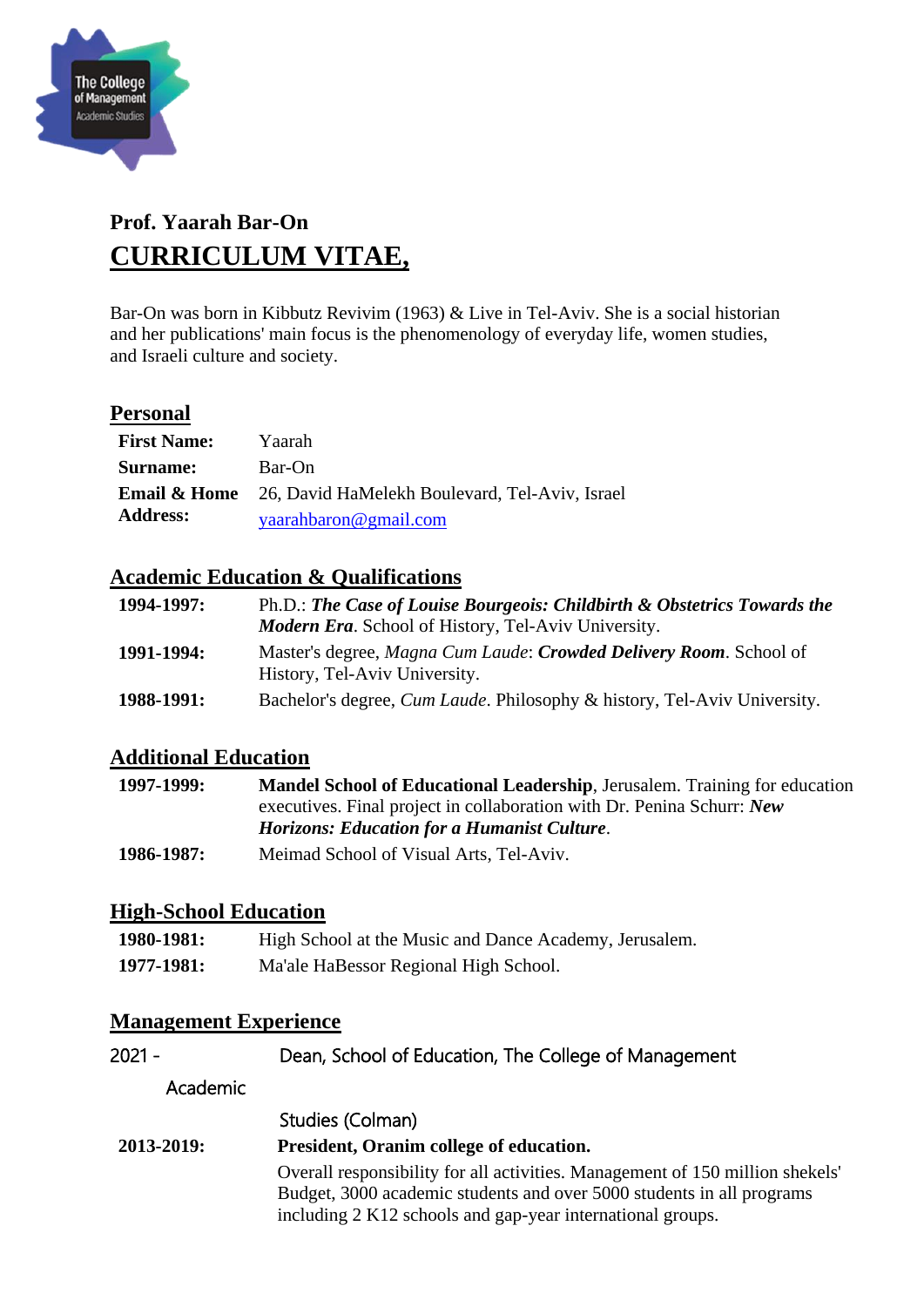| Deputy President for Academic Affairs (Provost), Bezalel Academy of Art<br>& Design, Jerusalem.                                                                                                                                                                                                                                                       |  |  |
|-------------------------------------------------------------------------------------------------------------------------------------------------------------------------------------------------------------------------------------------------------------------------------------------------------------------------------------------------------|--|--|
| Overall responsibility for academic development & management based on a<br>comprehensive view of Bezalel as an academic institution in the local $\&$<br>international context. Setting standards of quality & excellence. In charge of<br>departmental & multi-departmental curriculums, faculty development,<br>research & academic administration. |  |  |
| <b>Project Manager, "Cooperation North", ECF (Economic Foundation).</b>                                                                                                                                                                                                                                                                               |  |  |
| Head of the Jewish & Civil Education Unit (implementation of the<br>Shenhar & Kremnitzer reports) at the Ministry of Education, Israel.<br>In charge of all budgetary & pedagogic aspects, including management of the                                                                                                                                |  |  |
|                                                                                                                                                                                                                                                                                                                                                       |  |  |

educational staff & nation-wide projects, study materials and curriculum.

## **Publications Books (**published In Hebrew)

| 2011 | "A Jewish Witch": The Story of Leonora Galigai in Paris, 1600-1617.                                                                                                                                                                                         |
|------|-------------------------------------------------------------------------------------------------------------------------------------------------------------------------------------------------------------------------------------------------------------|
|      | (Gossip, Violence, Illness & Xenophobia at the Court of the King of France, Carmel<br>publishing, Jerusalem.)                                                                                                                                               |
| 2009 | "Backyards: Visual & Material Culture in Israel ", Editor & writer.                                                                                                                                                                                         |
|      | (Visual materials collected over the last years at Bezalel M.Des. program, including<br>15 articles of leading sociologists and Anthropologists, Bezalel publishing).                                                                                       |
| 2005 | "Sunrise on the Mediterranean: An American Woman in GDUD Ha' Avoda".<br>(The Story of Hannah Hoffmann, the daughter of the conservative Rabbi Charles<br>Hoffman, "Oheb-Shalom", Newark, New-Jersey. Published by Hakibbutz Ha-<br>Me'uhad & Yad Tabenkin). |
| 2000 | "The Crowded Delivery Room: Gender & Public Opinion Towards the Modern Era"<br>(Midwifery and childbirth in France, published by the University of Haifa $\&$<br>Zemora-Bitan).                                                                             |

# **Articles & Essays (selection)**

| 2020 | "Enlighted learning society", in a book about the future of education,                                        |
|------|---------------------------------------------------------------------------------------------------------------|
|      | the Trump foundation and Zmora-Bitan, (ed. Yoram Harpaz, Hebrew).                                             |
|      | "Democracy and memory", an essay in <i>Dvarim</i> , Journal for Humanities, (ed.<br>Neima Barzel, in Hebrew). |
| 2019 | "The state versus Tradition", a paper for PNIMA organization<br>(at their site, in Hebrew).                   |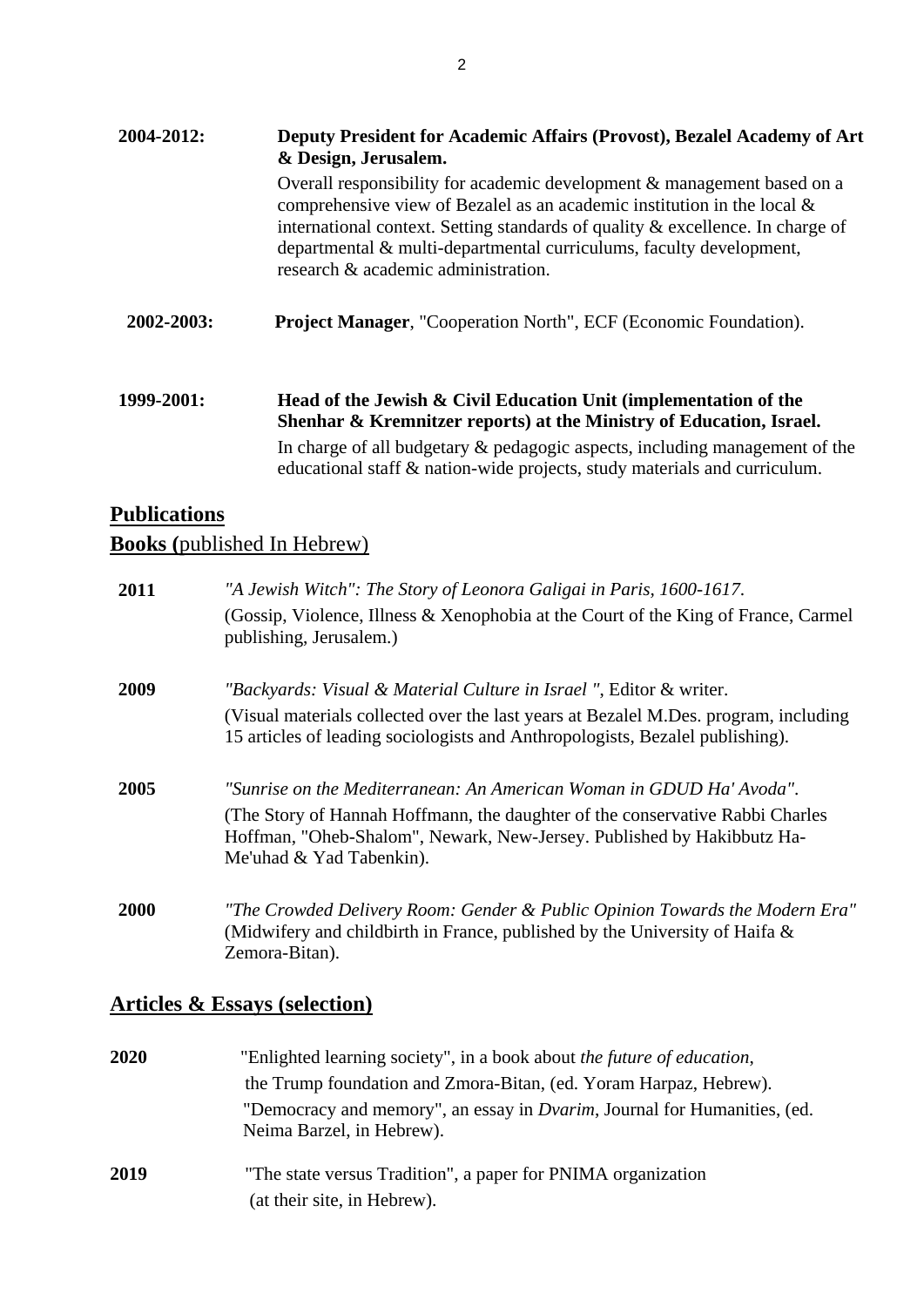| 2009 | "The dining room", in: The time of the Kibbutz, a Catalogue for an<br>Exhibition (Hebrew), Kibbutz Yfaat.                                                                                                                                                    |
|------|--------------------------------------------------------------------------------------------------------------------------------------------------------------------------------------------------------------------------------------------------------------|
| 2008 | "Fraternity & Brotherhood: Daily Life & Rites of Passage in the Kibbutz<br>Society" (Hebrew); the periodical <i>Alpayim</i> , editor, Niza Drori Periman.                                                                                                    |
| 2006 | "Outlines & Songs for the Archetypal Israeli" (Hebrew); in the collection The<br>Source of Things – Renewed Deliberation of National & Social Issues,<br>(Hebrew), editor Ruvik Rosenthal (Keter Publishing).                                                |
| 2004 | "The Family in the Kibbutz" (Hebrew); in the collection On Love for Mother $\&$<br>Respect for Father" (Hebrew), editor Aviad Kleinberg, published by Tel-Aviv<br>University.                                                                                |
| 2004 | "The Role of Gossip in Early Modern Culture" (English); article included in the<br>collection Cultural Approaches to the History of Medicine (English), editors,<br>Cornelie Usborne and Willem De Blecourt, pages, 36-53. Palgrave-Macmillan<br>Publishers. |
| 2002 | "An American Pioneer" (Hebrew), in <i>Mikarov: a Periodical for Literature &amp;</i><br>Society (Hebrew), Issue 10, editor Nissim Kalderon.                                                                                                                  |

#### **Book Critique**

| September 27, | <b>Ha'aretz Book Review:</b> "Women Don't Count"; on the book Geulah Bikvalim     |
|---------------|-----------------------------------------------------------------------------------|
| 2006          | (= Liberation in Chains, Hebrew) by Bat-Sheva Margalit Stern.                     |
| November 14,  | <b>Ha'aretz Book Review:</b> "If I Could Have a Son"; on the book Et Laledet (= A |
| 2001          | Time to Give Birth, Hebrew) by Michelle Klein.                                    |
| October 21,   | <b>Ha'aretz Book Review:</b> "Criticism of the Pure Motion"; on the book Esh Be-  |
| 1998          | $\text{Esh}$ (= Fire by Fire, a Hebrew translation) by Naomi Wolf.                |

#### **Teaching Experience**

**2013-2019:** Professor at the program for MA in Humanities, Oranim.

- **2004-2011:** Professor at the History & Theory Department (history of culture and society) & industrial design master's degree program (research methodologies and academic writing), Bezalel Academy of Arts & Design.
- **2006-2008:** Supervision of industrial design master's degree final projects, Bezalel Academy of Art & Design.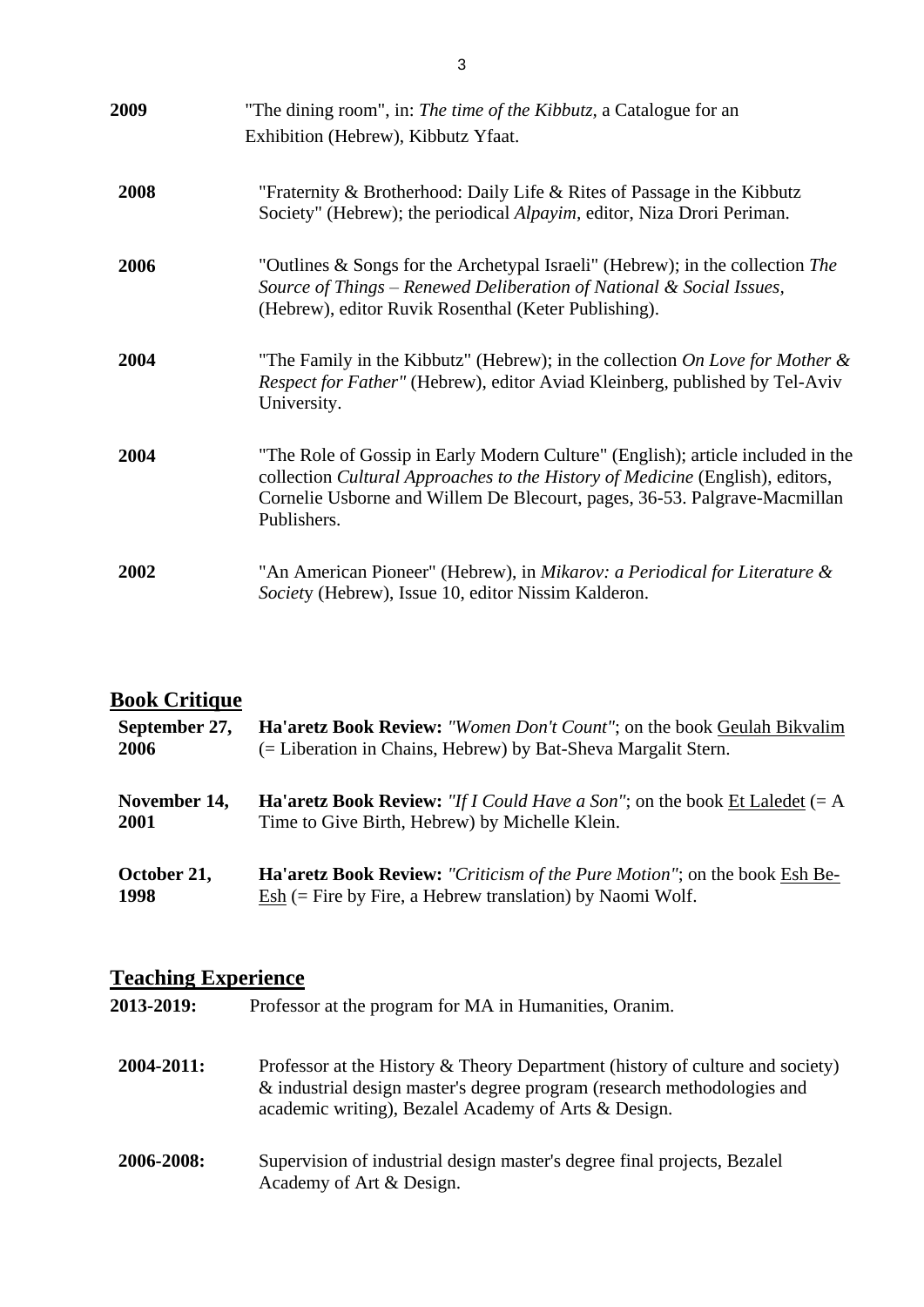**2003-2004:** Adjunct teacher at the Gender Studies Department, Tel-Aviv University. **1997-2002:** Adjunct teacher at the School of History, Tel-Aviv University. **1991-1995:** TA and research assistant, Tel-Aviv University.

# **Conferences and Cultural Event (Partial List)**

| 2008      | <i>Envisioning the Sounds:</i> The Chief researcher of an international<br>workshop and conference on fine art and music (Bezalel, in cooperation<br>with the Academy of Music and Dance, Jerusalem. Financed by the<br>National Science Foundation and the Institute of Advanced Studies,<br>Israel). |
|-----------|--------------------------------------------------------------------------------------------------------------------------------------------------------------------------------------------------------------------------------------------------------------------------------------------------------|
| 2008-2009 | Head of steering committee: <i>The Israeli home/house</i> , a conference in<br>cooperation with the Institute for Research on Zionism, Tel-Aviv<br>University.                                                                                                                                         |
| $2007 -$  | Head of steering committee and Chairman: the promotion<br>of PHD in the arts, an international symposium at Bezalel, Jerusalem.                                                                                                                                                                        |
| 2006-     | Member of the Scientific committee, the biannual conference of the<br>Society for Research in Design (RSD), Lisbon, Portugal.                                                                                                                                                                          |

## **Voluntary Professional Activities (Partial List)**

| 2010-2020: | Member of the Advisory Board, <i>ALF-EU</i> , representing the state of Israel.   |
|------------|-----------------------------------------------------------------------------------|
| 2018-2020: | Member of the board, "Sheiur Acher" for education, "Pnima" for society.           |
| 2011-2016: | Member of the board of directors, the National Library of Israel.                 |
| 2002-2008: | Member of the executive committee, " <i>Panim</i> " for pluralist Jewish renewal. |
| 2002-2008: | Member of the executive committee, "Meitar", for Judaism as Culture.              |